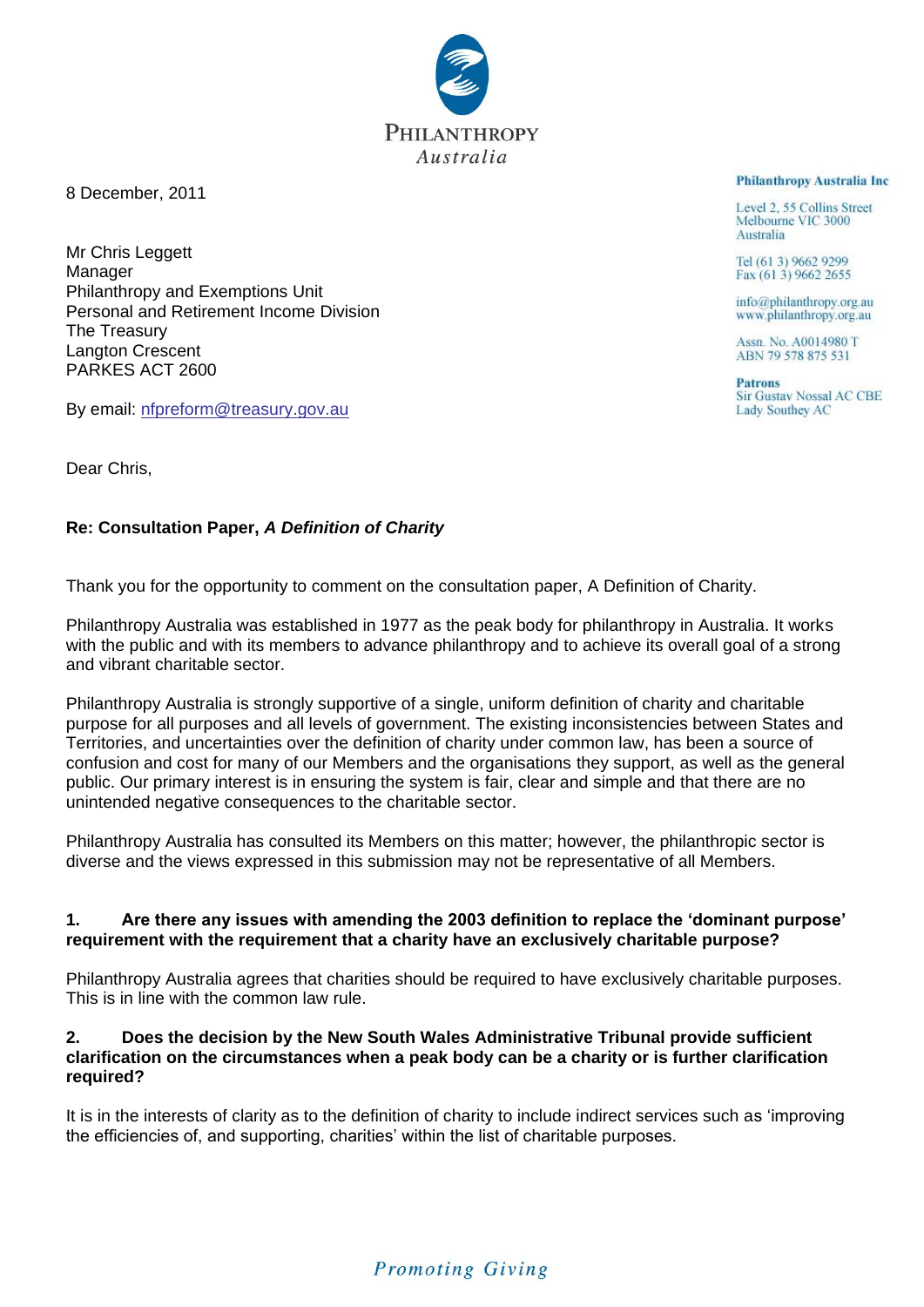

## **3. Are any changes required to the Charities Bill 2003 to clarify the meaning of 'public' or 'sufficient section of the general community'?**

We support the Board of Taxation's recommendations in its review of the Charities Bill 2003, that 'sufficient section' be defined as one which is not 'numerically negligible' compared with the size of that part of the community to whom the purpose would be relevant. It is important that the definition of 'public' or 'sufficient' not discriminate against small rural communities, or sufferers of rare diseases which may affect very few people.

### **4. Are changes to the Charities Bill 2003 necessary to ensure beneficiaries with family ties (such as native title holders) can receive benefits from charities?**

Philanthropy Australia believes that an entity which meets all other characteristics of a charity should not be automatically excluded from charitable status because its potential beneficiaries are required to be part of the same family group. An appropriate modification should be made for native title holders in the legislation.

#### **5. Could the term 'for the public benefit' be further clarified, for example, by including additional principles outlined in ruling TR 2011/D2 or as contained in the Scottish, Ireland and Northern Ireland definitions or in the guidance material of the Charities Commission of England and Wales?**

#### **6. Would the approach taken by England and Wales of relying on the common law and providing guidance on the meaning of public benefit, be preferable on the grounds it provides greater flexibility?**

Philanthropy Australia urges against adoption of the 2003 definition of public benefit as we feel this is unnecessarily complicated and restrictive. Greater flexibility would be provided by providing guidance on the meaning of public benefit such as that included in TR 2011/4 rather than the extensive and complicated guidance provided by England and Wales.

### **7. What are the issues with requiring an existing charity or an entity seeking approval as a charity to demonstrate they are for the public benefit?**

Philanthropy Australia understands that there is a need to ensure tax concessions are accessed only by organisations which are genuinely charitable. However, we are concerned that mandatory requirements to prove public benefit may be burdensome for little actual benefit. It is more logical, and more consistent with this legislation's aims of clarifying principles and reducing red tape, to assume public benefit and to require proof only for organisations where the benefit is in doubt.

Philanthropy Australia identifies the following particular issues with regards to requiring proof of public benefit:

 The majority of charitable trusts currently come under the fourth head of charity, which does not presume public benefit, but ATO has not required, in practice, any explicit information to prove public benefit at this time. If the new legislative definition requires charitable trusts to prove that they are for the public benefit, this may result in an onerous administrative burden for very limited gain. The public has an interest in ensuring that foundations are run efficiently, ensuring the maximum community benefit. It is Philanthropy Australia's view that an explicit requirement for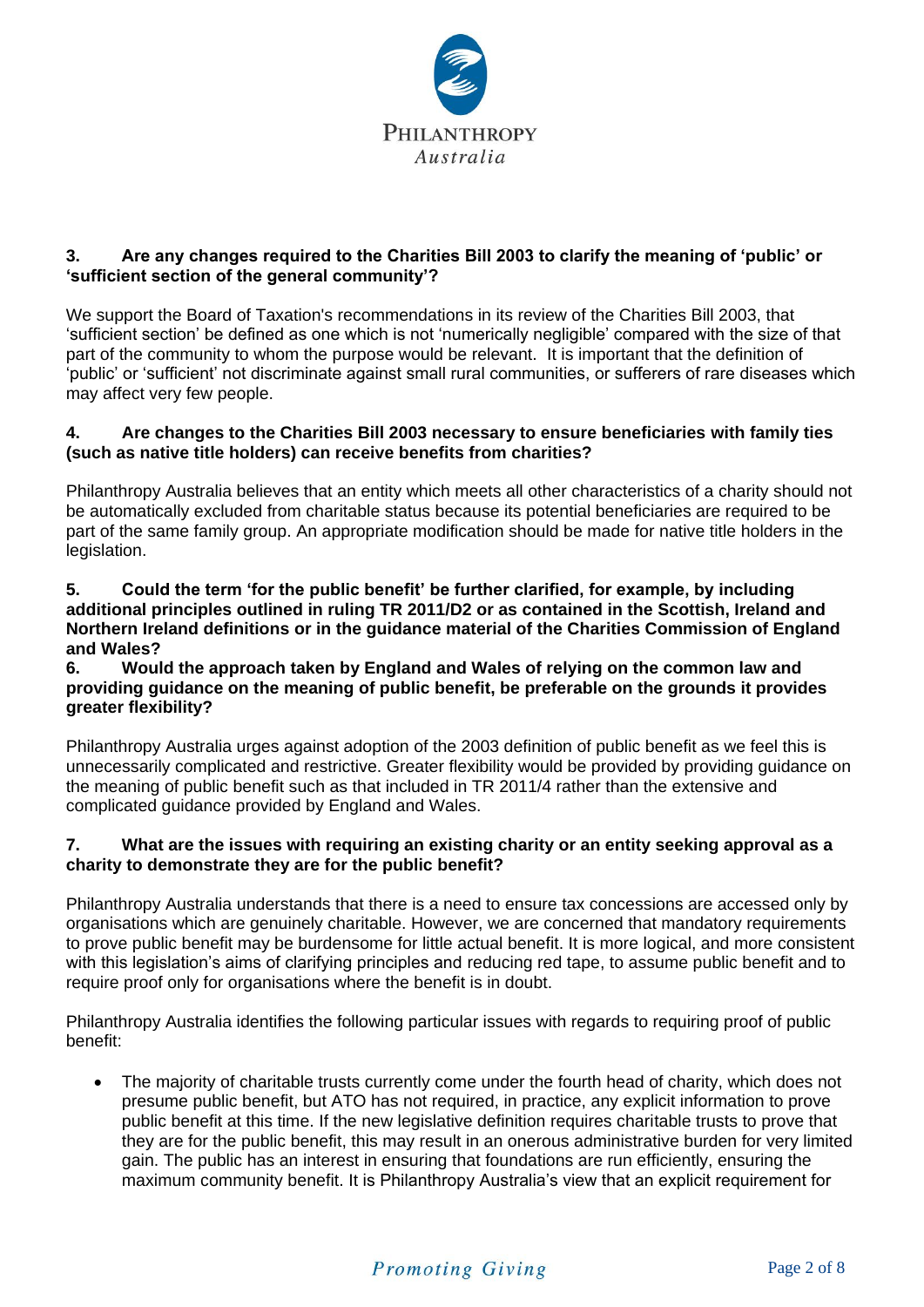

charitable trusts to prove their public benefit would be a drain on time and resources, particularly since the vast majority of trusts have no paid staff.

- Philanthropy Australia also notes that a number of charities, particularly those located in regional areas, are small with relatively low turnover, have few or no paid staff and rely extensively on volunteers. Proving public benefit is also likely to be a burden on these organisations.
- Scholarships to educational institutes and prizes for artistic competitions have long been recognised as being charitable as long as they are open to application and are awarded on merit or basis of disadvantage. However, these may ultimately be awarded to only one recipient. It is crucial that such practice is not eroded by a public benefit test.
- Finally, necessitous circumstances funds and charitable trusts which exist for the relief of poverty for family groups, employer connections or for certain sections of the public may not be able to prove a public benefit. If a public benefit test is adopted there must be grandfathering provisions to preserve the charitable status of those current trusts as well as wills that have been drafted on that basis.

## **10. Are there any issues with the requirement that the activities of a charity be in furtherance or in aid of its charitable purpose?**

### **11. Should the role of activities in determining an entity's status as a charity be further clarified in the definition?**

Philanthropy Australia suggests that it would be useful to further clarify the role of activities in determining an entity's status. Philanthropy Australia suggests adopting this clarification be taken from paras 30 and 31 in TR 2011/4, the section headed "Finding Purpose":

### *Finding purpose*

*30. The enquiry as to purpose is a holistic one. It is the substance and reality of the institution's purpose that must be determined.*

*31. The objects or objectives in the constituent documents of an institution, and the activities by which those objects or objectives are achieved, are the main factors to be considered in determining the purpose of the institution*.

As a separate issue relating to activities, it could be clarified that a charity can undertake activities that are unrelated, or not intrinsically charitable, so long as those activities are in furtherance or in aid of its charitable purpose.

It should not be a requirement as to status that a charity's activities be in furtherance of the charitable purpose as this may result in the loss of charity status if a charity engages in a charitable activity outside of the stated charitable purposes. This may require a penalty but not loss of status.

## **12. Are there any issues with the suggested changes to the Charities Bill 2003 as outlined above to allow charities to engage in political activities?**

## **13. Are there any issues with prohibiting charities from advocating a political party, or supporting or opposing a candidate for political office?**

As the Consultation Paper points out, Section 8 of the Charities Bill 2003 definitely needs modification. Philanthropy Australia suggests that the concept of "disqualifying purposes" is superfluous and should be removed altogether.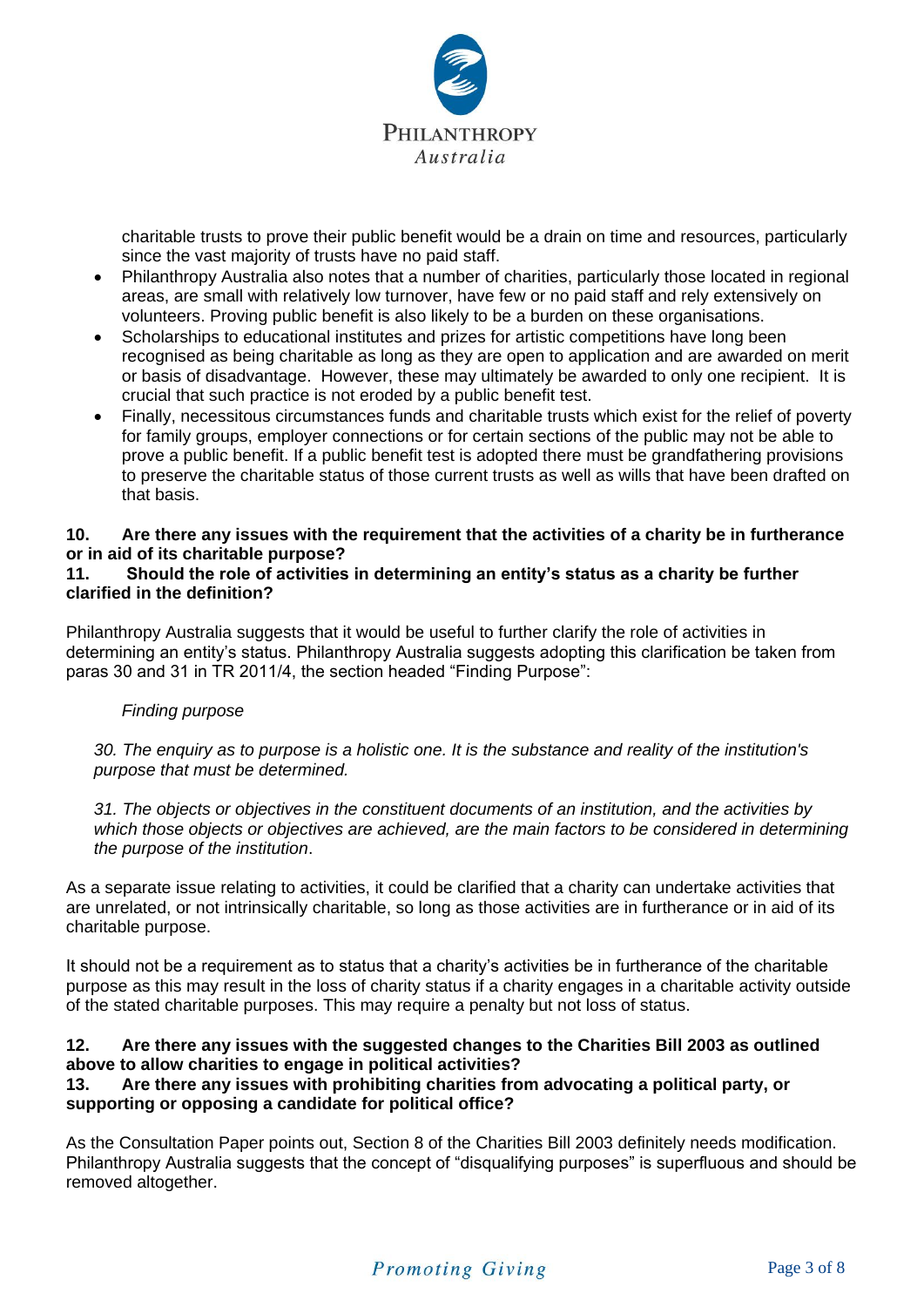

8.1, "the purpose of engaging in activities which are unlawful" is inappropriate as part of a definition of core activity. An organisation established for an unlawful purpose will not be a charity as its purpose will not be charitable. A charity which engages in unlawful activities will be dealt with in the appropriate jurisdiction, as would any organisation or individual which breaks the law. Philanthropy Australia also urges caution as there is no qualification with regards to time limitations or other boundaries. For example, would a charity which breaches occupational health and safety regulations be in danger of losing its charitable status? Would this apply retrospectively, so that a charity could be found to have breached regulations a decade ago – meaning that the ACNC could decide that it was not a charity from that time forward? This would have serious implications for charities which may be exposed to retrospective revocation of their charitable and DGR status, income taxation and penalising past donors for their donations (as they may be subjected to amended assessments, denying past deductions for gifts). It could act as a deterrent to donors and a barrier to effective fundraising. Furthermore, such a measure would penalise the community rather than the individual who carried out the unlawful activity.

While the suggested changes to section 8.2 of the Charities Bill 2003, dealing with advocacy and political activities, will strengthen the ability of charities to engage in advocacy activities, the proposed changes may raise some issues. Philanthropy Australia cannot see any reason why a charity should not be permitted to advocate support of a particular candidate for public office if the candidate's policies will directly further the charity's charitable purposes - or equally to oppose a candidate whose policies would run counter to the charitable purpose of the organisation.

Philanthropy Australia suggests that the definition of charity would be simplified and clarified to a far greater extent by removing reference to "disqualifying purposes" altogether.

### **14. Is any further clarification required in the definition on the types of legal entity which can be used to operate a charity?**

#### **15. In the light of the Central Bayside decision is the existing definition of 'government body' in the Charities Bill 2003 adequate?**

Philanthropy Australia is of the view that the definition of 'government body' in the Charities Bill 2003 lacks clarity and does not resolve the uncertainty on the issue for organisations that, because of their connection to government, may not be considered "charitable" (which are referred to in this submission as government connected organisations). As discussed at paragraph 119 -121 of the 2011 Consultation Paper, the Charities Bill 2003 defines a 'government body' to include a body controlled by the Commonwealth, a State or a Territory, as well as a body controlled by the government of a foreign country.

The Board of Taxation has recommended that the definition be amended to provide a clear definition of 'government body' including whether local government is included, and a clear definition of 'controlled by government', which we support.

Organisations which would be charitable but which are connected to government because they are creatures of state or federal statute or are subject to governmental control may not be charitable but this is not always clear. Whether a particular government connected organisation remains charitable within the general law definition of the term despite its connection to government is a question of fact and degree and must be established on a case-by-case basis by reference to the applicable case authorities. There are no clear rules or criterion to determine whether a government connected organisation is indeed charitable, which is a significant source of uncertainty for the organisations and those charitable trusts wishing to fund them.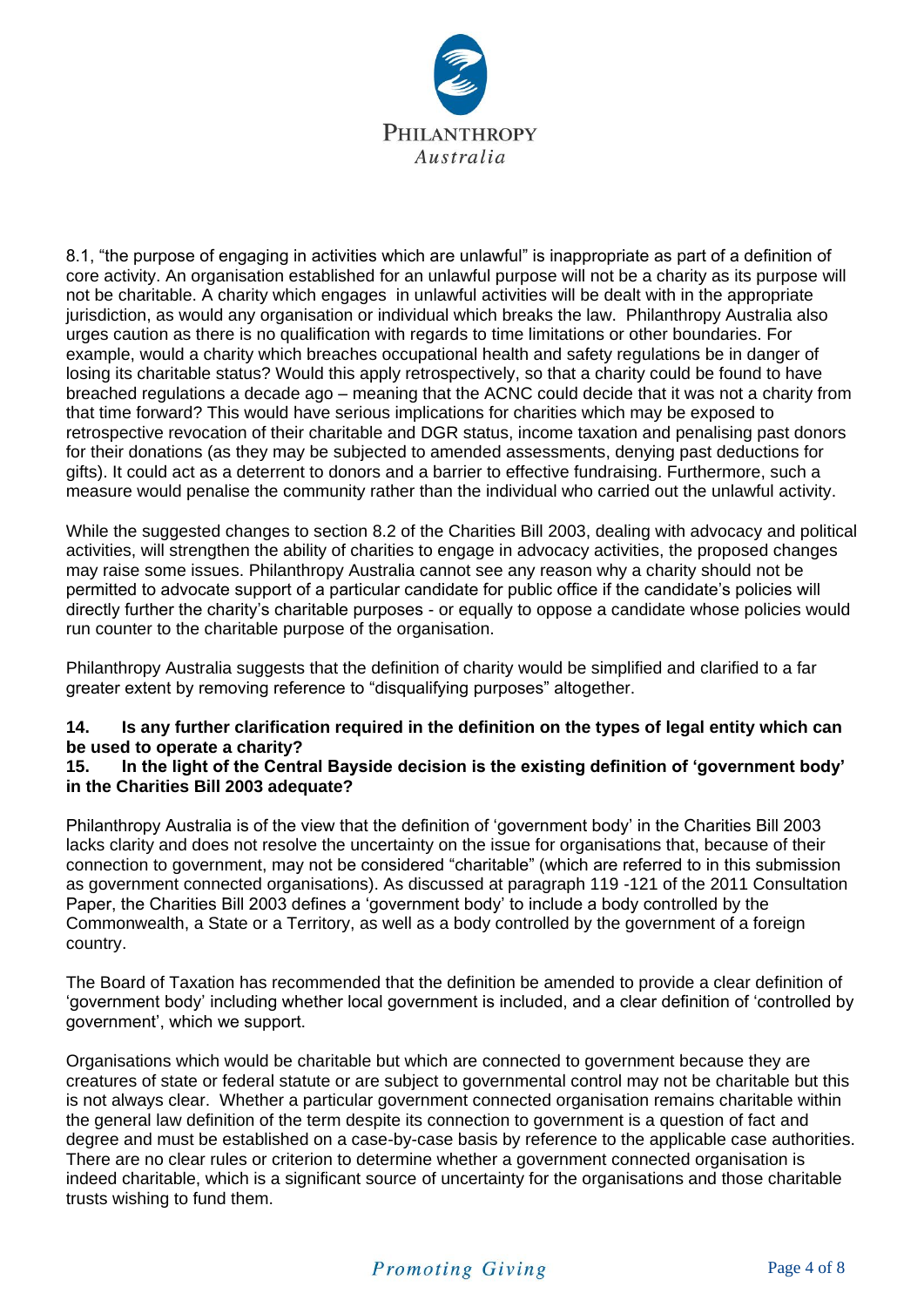

## **16. Is the list of charitable purposes in the Charities Bill 2003 and the Extension of Charitable Purposes Act 2004 an appropriate list of charitable purposes?**

### **17. If not, what other charitable purposes have strong public recognition as charitable which would improve clarity if listed?**

Philanthropy Australia submits that the list of charitable purposes in the Charities Bill 2003 is inadequate. While it cannot be exhaustive, far greater clarity could be achieved by expanding it. If the purpose of the legislative definition of charity is to provide a clear framework for determining charitable status, it is better to be more explicit rather than less so.

A longer list of charitable purposes will lessen the need for organisations to seek advice (either from the ACNC or from independent advisors) about whether they are in fact charitable. This would also bring Australia further in line with other jurisdictions where the list of charitable purposes has been expanded. A good place to start for an expanded list would be the purposes listed in section 337 of TR 2011/4.

Philanthropy Australia particularly urges that the following be included in the list of charitable purposes:

a) The advancement of community development

 $\overline{a}$ 

- b) The advancement of amateur sport under certain conditions
- c) The promotion of philanthropy, including volunteering, and the effectiveness or efficiency of charities.

We also urge the Government to investigate the possibility of considering the provision of finance exclusively to organisations recognised as charities as a charitable purpose (particularly in the light of the recent Senate report *Investing for Good: the development of a capital market for the not-for-profit*  sector in Australia<sup>1</sup>)

It is worth noting that the majority of organisations which would benefit from an expanded list of charitable purposes are currently entitled to tax exemption – meaning that there would be little revenue loss for government. Importantly, however, an expanded list and the inclusion of purposes such as amateur sport will be of huge significance for those organisations which cannot obtain philanthropic funding due to a lack of clarity around their charitable status. In rural and regional Australia, the sporting clubs are often the centre of the community, reducing social isolation, providing a meeting point and facilities that are often available to other community groups. Not being able to support and fund sporting groups in a rural and regional context is often confusing and frustrating to many communities and seen as being unfair given the often vital role they play in these communities.

Philanthropy Australia has provided a suggested list of charitable purposes in Appendix A.

#### **18. What changes are required to the Charities Bill 2003 and other Commonwealth, State and Territory laws to achieve a harmonised definition of charity?**

Paragraph 144 in the Consultation Paper refers to issues which are of great importance to Philanthropy Australia members. Under current circumstances, the inconsistencies between different Commonwealth, State and Territory laws create a confusing and unequal situation for philanthropic funders and charities alike. Philanthropy Australia supports a single statutory definition of charity across Commonwealth,

<sup>&</sup>lt;sup>1</sup> http://www.aph.gov.au/Senate/committee/economics\_ctte/capital\_market\_2011/report/index.htm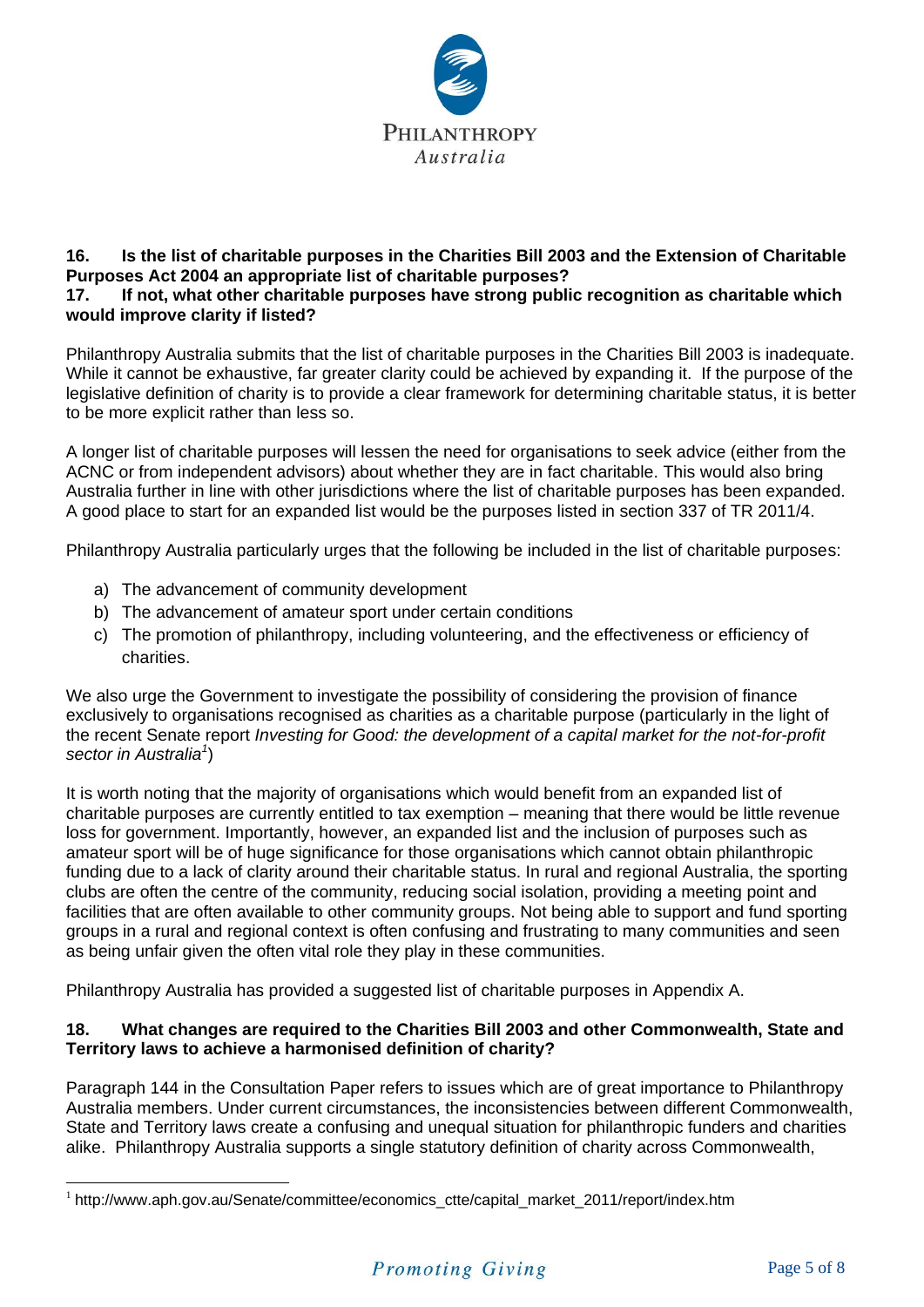

State and Territory jurisdictions. This will simplify compliance issues for charities and reduce the administrative burden on charities and will provide consistency of treatment for a range of purposes. It will also ensure a level playing field for all philanthropic trusts, whether or not they are endorsed as Deductible Gift Recipients.

An uncertainty around the charity status of trusts which by choice or necessity make gifts to government connected organisations has been addressed by legislation in some States. Some States have enacted legislation to enable trustees, by making an election opting in to the saving provision, to distribute to noncharitable (which includes government connected) organisations if the recipients are deductible gift recipients. However there is a lack of consistency between States and the saving provisions cannot be used by all trusts due to the differing tax consequences of exercising the power. There is, for instance, significant disadvantage to testamentary trusts which have been endorsed as income tax exempt charities and which have named beneficiaries that are government connected organisations. Philanthropy Australia has a number of Members which are significantly impacted by this uncertainty, many of whom have therefore sought legal advice at considerable expense.

It would achieve the aims of simplifying and clarifying the otherwise complex area of grant making to government entities for charitable purposes, if the proposed legislation provided all charitable trusts (whether or not they are also public or private ancillary funds) will retain charitable status even if they make grants to government entities (whether or not the grant is for a specific program or is for infrastructure, or operational or general purposes) where the grant would be charitable but for the connection of the recipient to government.

Philanthropy Australia submits that to achieve the goals of greater certainty and administrative efficiency in relation to the determination of charitable purpose, the statutory definition of charity should state that an activity or organisation that "but for its connection to Government" would be charitable, is in fact charitable. If the legislature makes a policy decision that particular types of government connected organisations should not in any circumstances come within the definition of a "charity", then they could be specifically excluded from the definition.

Philanthropy Australia also proposes that for clarity the statutory definition of charity should recognise that charitable trusts created with non-charitable purposes which are able to be severed to leave a valid charitable trust should be recognised as charitable for Commonwealth purposes.

## **19. What are the current problems and limitations with ADRFs?**

Philanthropy Australia can identify several issues with ADRFs.

Firstly, ADRFs can only be established in response to a particular disaster. Establishing a new entity for every disaster, rather than being able to use an existing structure to collect funds for a new disaster, is duplication of infrastructure, administration and effort, ultimately leading to a lack of efficiency. One possible solution would be to establish a general ADRF (Australia wide or one per State) which can open subfunds for each separate disaster. Philanthropy Australia suggests that greater efficiency and flexibility would result from enabling ADRFs to hold over funds in reserve at the top level which could be allocated to appropriate sub-funds for future disasters, or to collect funds to be held for immediate response to future disasters.

Secondly, in rural communities which are more likely than urban ones to be affected by disasters, much of the community infrastructure is owned by local council. Following the 2009 Victorian bushfires, the Victorian Bushfire Appeal Fund as well as many of Philanthropy Australia's members found it difficult to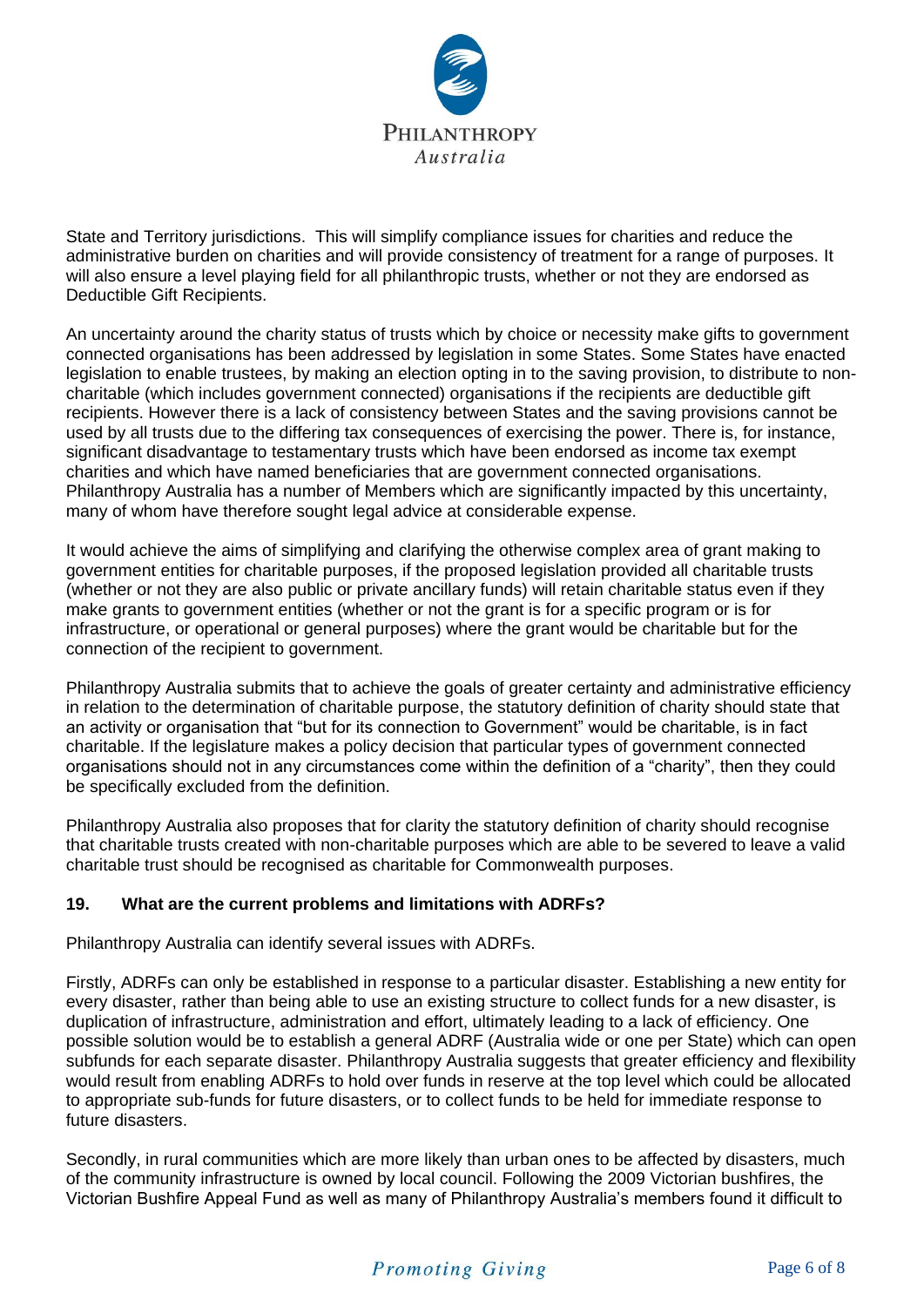

fund this area of extreme community need. It would be useful if in the case of disasters, it were legal for ADRFs and other charitable trusts to fund community development work and replacement of infrastructure owned by local government. Philanthropy Australia proposes that for even greater clarity and efficiency the statutory definition of charity should state that an activity or organisation that "but for its connection to Government" would be charitable, is in fact charitable.

Thirdly, ADRFs are established for the relief of people and re-establishment of a community, and gifts to them are deductible only for a period of two years after the fund's establishment. It is an established fact that recovery from major disasters may take considerably longer than this. The example of the Black Saturday bushfires in Victoria in February 2009 is a pertinent one, with individual and community needs still arising more than two years after the disaster. Affected individuals and families are not always in a position to determine what assistance they need; many of those affected by Black Saturday are still not in a position where they can decide whether they wish to permanently stay within their affected community. Philanthropy Australia suggests extending this period to four years.

There are other issues with ADRFs around their structure and funding capacity, but Philanthropy Australia suggests that these are not closely related to the statutory definition of charity, and are more appropriately addressed as a separate consultation.

## **20. Are there any other transitional issues with enacting a statutory definition of charity?**

We have identified the following in the body of the submission:

- grandfathering of existing trusts for the relief of poverty or for necessitous circumstances where there is a private group of potential beneficiaries if public benefit is to be required
- maintaining charitable status for trusts where non charitable purposes are severed.

Once again, thank you for the opportunity to participate in the consultation process. It is very much appreciated. Philanthropy Australia looks forward to working with Government in the future to strengthen charity and philanthropy for a thriving and generous Australia.

Yours sincerely

Dedral F. Sefert

Dr Deborah Seifert Chief Executive Officer

Attachment: Appendix A, Suggested list of charitable purposes